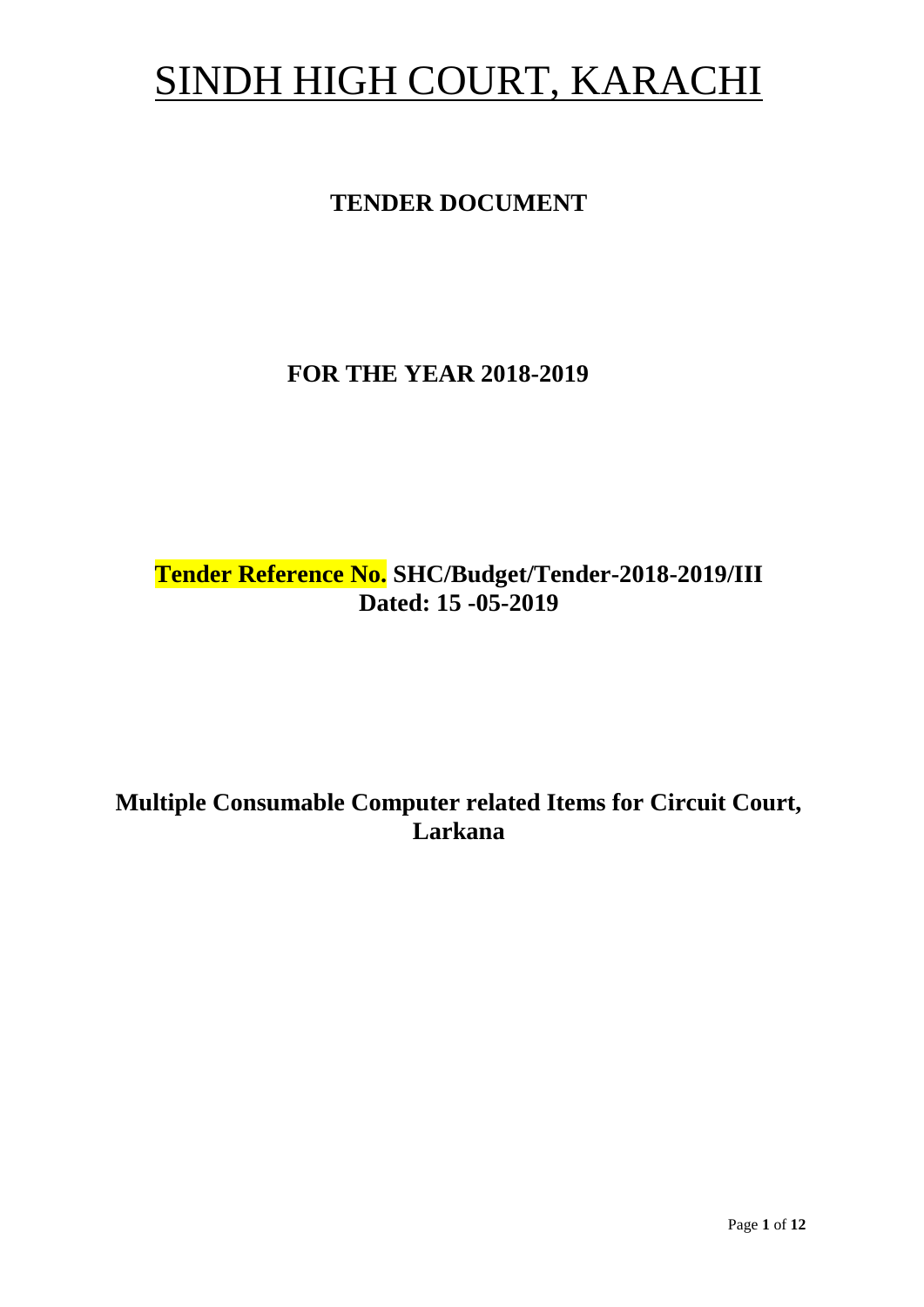## **Contents**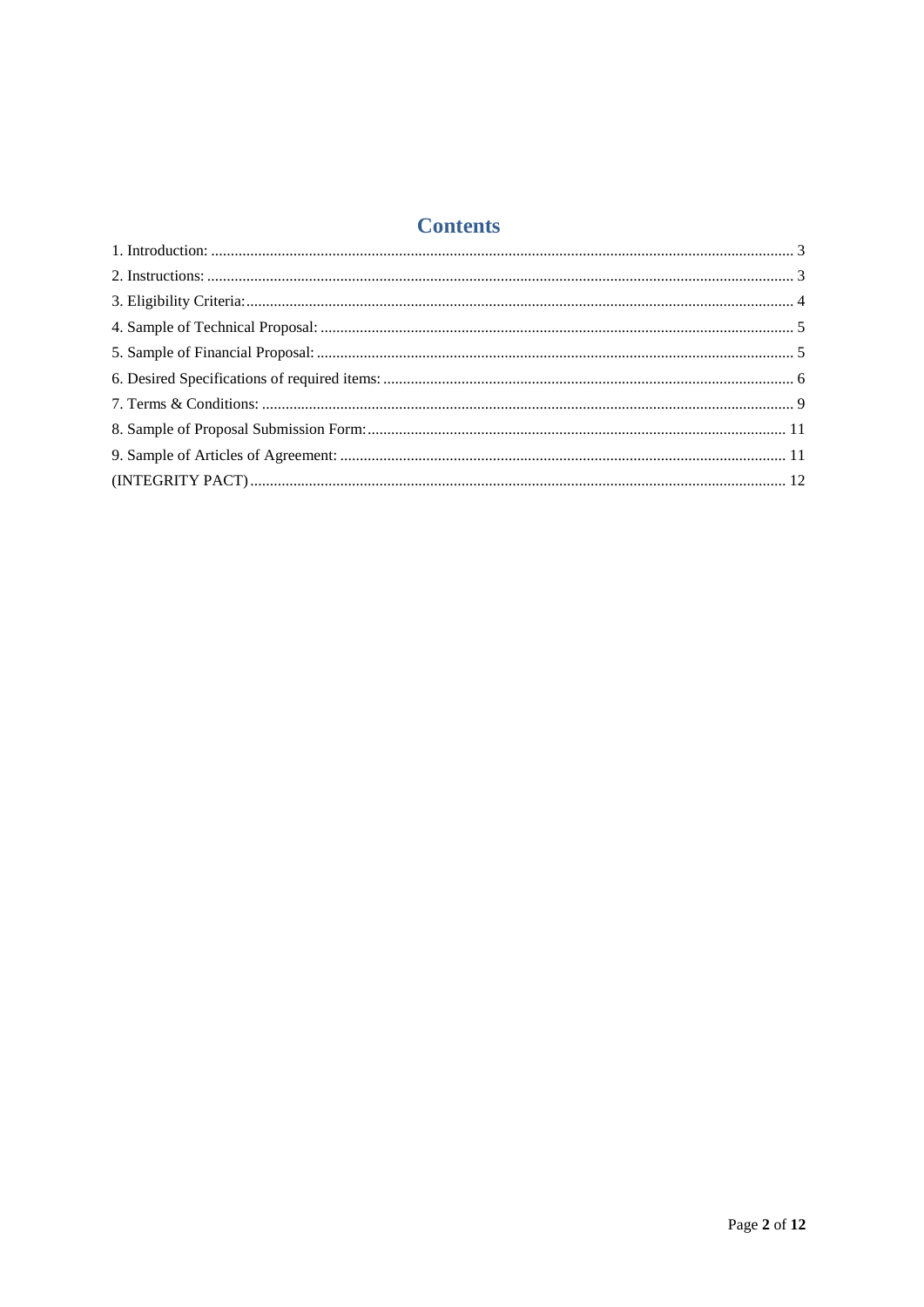## <span id="page-2-0"></span>**1. Introduction:**

Dear Tenderer:

The **SINDH HIGH COURT (SHC)** is the highest judicial institution of the province of [Sindh.](https://en.wikipedia.org/wiki/Sindh) We are interested to procure *multiple consumable computer related items for Circuit Court, Larkana*, as per specifications mentioned in tender document, from your esteemed firm / agency.

#### <span id="page-2-1"></span>**2. Instructions:**

- (a) The Sindh High Court, Karachi (SHC) expects that aspirant service provider should furnish copies of all the required documents to ensure a transparent and genuine presentation.
- (b) Kindly do not leave any column/item blank. If you need more space please attach a paper & clearly mention item/column name or number etc. that referred the column/item of the Tender Form.
- (c) Tender document which includes full details of items and other terms & conditions may be downloaded free of cost from [www.sindhhighcourt.gov.pk](http://www.sindhhighcourt.gov.pk/) and [www.spprasindh.gov.pk.](http://www.spprasindh.gov.pk/)
- (d) The last date to submit the Tender Document, separate technical  $\&$  financial proposals along with relevant documents in sealed envelopes is 31<sup>st</sup> May, 2019 in the Office of the Director General (Finance & Accounts), Sindh High Court, Karachi, as reflected in NIT.
- (e) **The technical proposals will be opened on the same day** in the presence of representatives who may care to attend as reflected in NIT.
- (f) Date and time of opening of **financial proposals** will be uploaded on the official websites of Sindh High Court.
- (g) **Bid Security of 2% of total amount** will be deposited along with financial proposal in shape of PAY ORDER / DEMAND DRAFT/ BANK GUARANTEE in the name of Registrar, Sindh High Court, Karachi.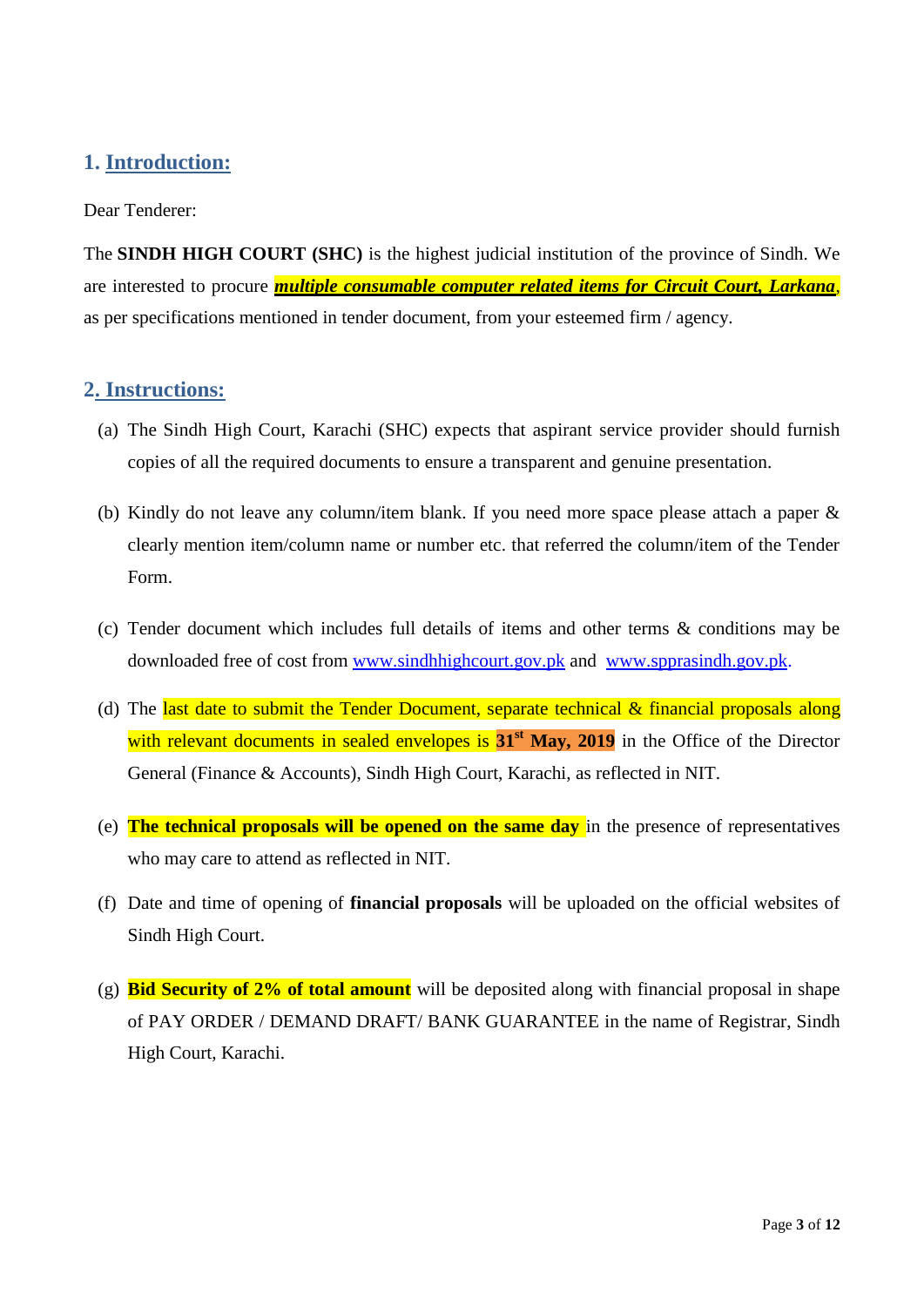## <span id="page-3-0"></span>**3. Eligibility Criteria:**

Following documents must be furnished in separate envelop before the opening of Technical Proposal.

| S.No.          | <b>Eligibility Criteria</b>                                          | Requirement |  |
|----------------|----------------------------------------------------------------------|-------------|--|
| $\mathbf{1}$   | Profile of company/firm along with copies of relevant documents      | Mandatory   |  |
| $\overline{2}$ | Copies of relevant Tax Registration Certificates.                    | Mandatory   |  |
| $\overline{3}$ | Copies of at least three (03) Purchase Orders of similar nature      | Mandatory   |  |
|                | during the last three years along with Completion Certificates/      |             |  |
|                | Delivery Challan.                                                    |             |  |
| $\overline{4}$ | Undertaking on judicial stamp paper that firm has never been         | Mandatory   |  |
|                | blacklisted by any government semi government, autonomous and        |             |  |
|                | stated owned organization.                                           |             |  |
| $\overline{5}$ | Total Financial turnover of at least 2 million during the last three | Mandatory   |  |
|                | years. (financial statement or bank statement or both are required)  |             |  |
| 6              | Details of previous clients and their contact numbers                | Mandatory   |  |

It is undertaken that all the above mentioned documents have been provided in the sequence as mentioned above. It is fully understood that in case of non-compliance of eligibility criteria, our technical proposal will not be evaluated and no liability would be incur against High Court of Sindh for rejection of tender.

| <b>Name</b>        |  |
|--------------------|--|
| <b>Designation</b> |  |
|                    |  |
| <b>Signature</b>   |  |
|                    |  |
| <b>Stamp</b>       |  |
|                    |  |
|                    |  |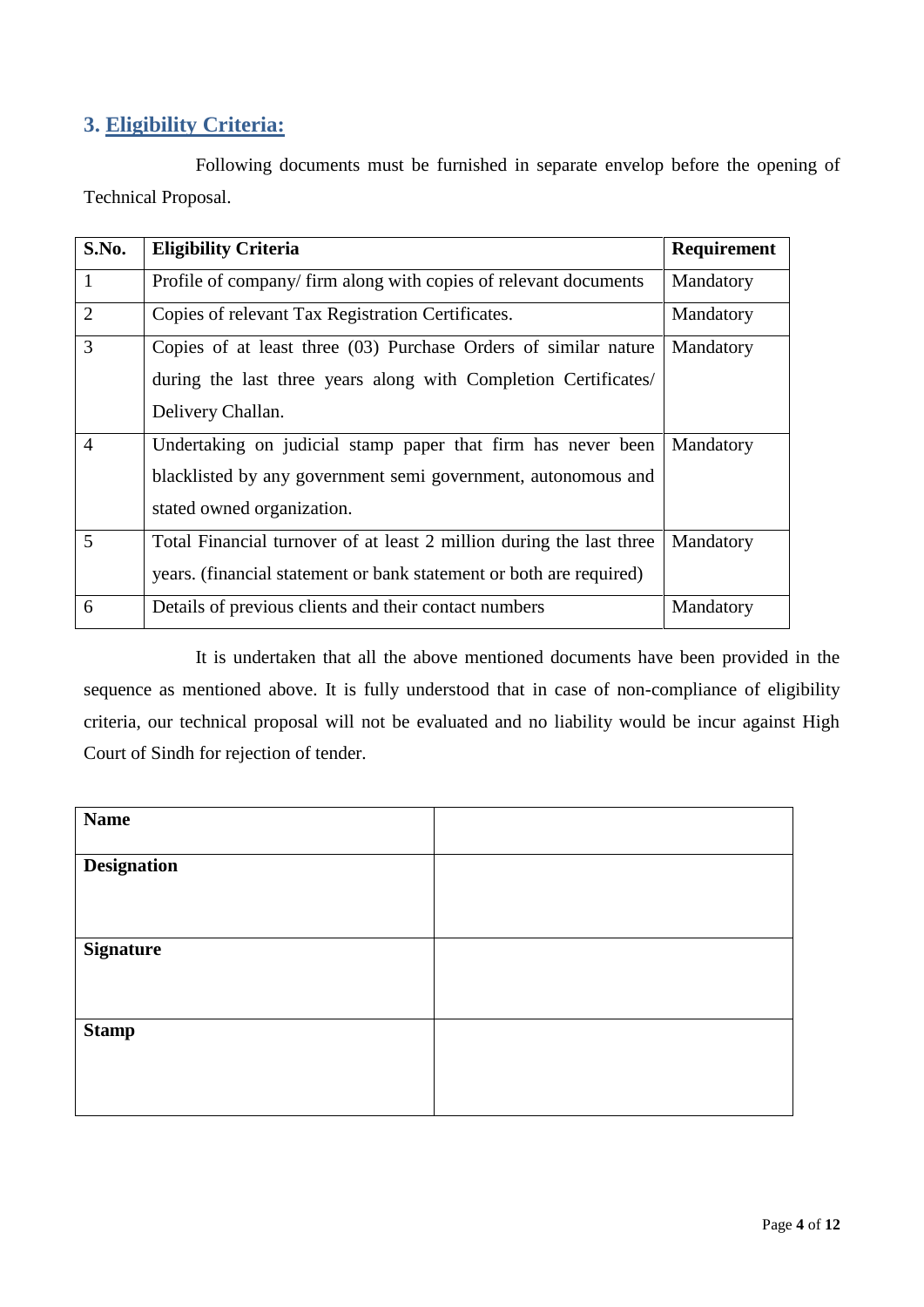## <span id="page-4-0"></span>**4. Sample of Technical Proposal:**

- 1. Technical Proposal must include complete technical specifications.
- 2. Technical Proposal should be sealed in separate envelope.
- 3. This is only format of Technical Proposal. Kindly do not write anything in the box below. *To be printed on the letter head of firm/supplier.*

| S.No | <b>Item</b> | <b>Item</b>   |
|------|-------------|---------------|
|      | <b>Name</b> | Specification |
|      |             |               |
|      |             |               |
|      |             |               |

#### **Stamp & Signature**

### <span id="page-4-1"></span>**5. Sample of Financial Proposal:**

- 1. Financial proposal should be sealed in separate envelope.
- 2. Rates should be mentioned in both figures & words.
- 3. Rates should be inclusive of transportation charges for delivery at Circuit Court, Larkana.
- 4. Financial Proposal must be submitted on letter head of company/supplier.
- 5. This is only format of Financial Proposal. Kindly do not write anything in the box below.

*To be printed on the letter head of firm/supplier.*

| S.No. | <b>Item Name</b>                                                                                                         | <b>Unit Price</b> | Quantity | <b>Amount</b> (Rs) |
|-------|--------------------------------------------------------------------------------------------------------------------------|-------------------|----------|--------------------|
|       |                                                                                                                          |                   |          |                    |
|       |                                                                                                                          |                   |          |                    |
|       | <b>Total Amount in words and</b><br>figure inclusive of all taxes<br>and transportation cost for<br>delivery at Larkana. |                   |          |                    |

**Note: All government taxes shall be applicable as per rules.**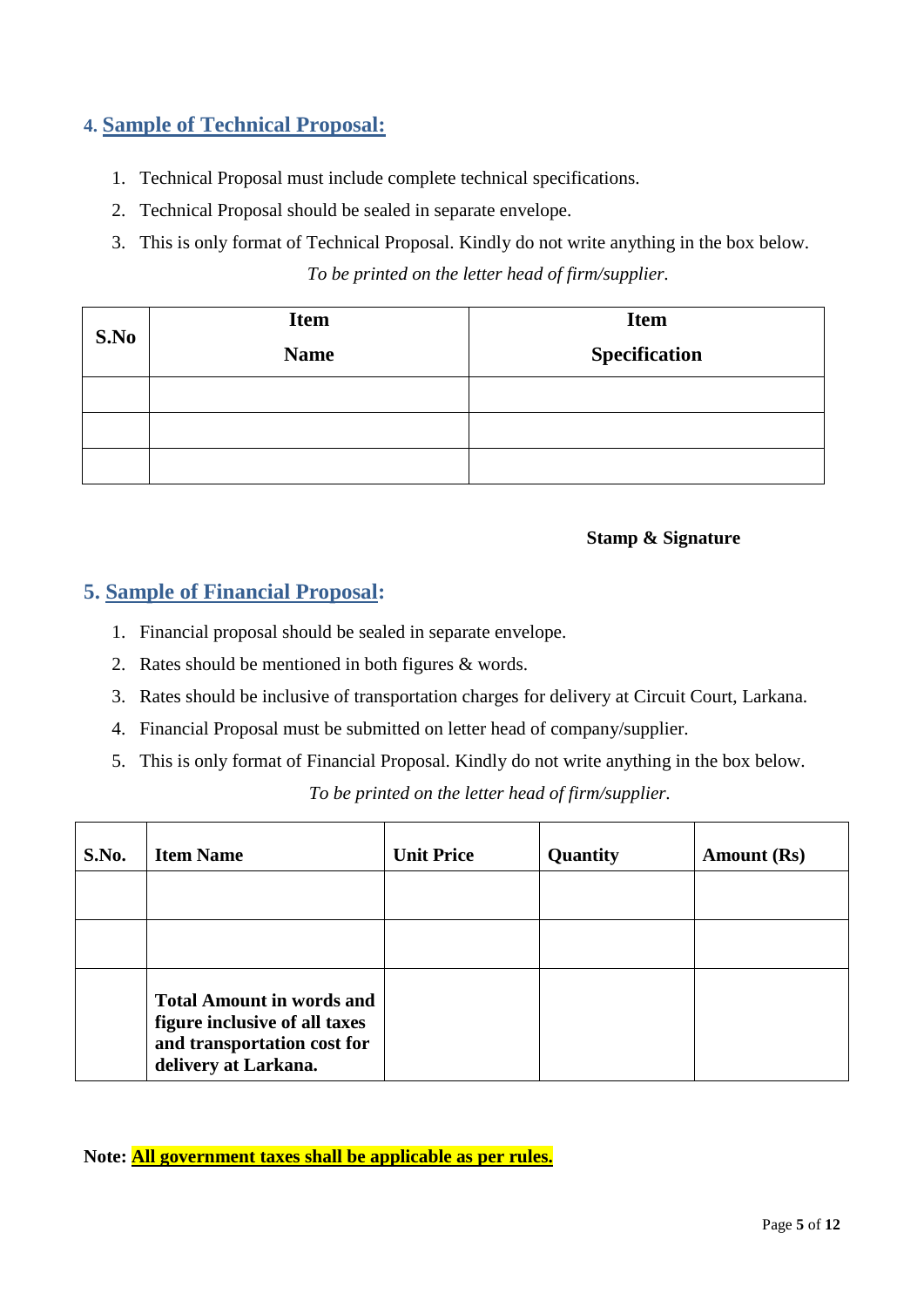## **Details of Bid Security:-**

| Amount of Pay Order/ Demand Draft |  |
|-----------------------------------|--|
| Name of issuing Bank              |  |
| Date of issuance                  |  |
| Pay order/ Demand Draft Number    |  |

## **Stamp & Signature**

## <span id="page-5-0"></span>**6. Desired Specifications of required items:**

| S.No           | <b>Item</b>                  | <b>Item</b>                  | <b>Required</b> |
|----------------|------------------------------|------------------------------|-----------------|
|                | <b>Name</b>                  | <b>Specification</b>         | Qty             |
| $\mathbf{1}$   | Toner Refill Powder Bag (HP  | Toner Refill Powder Bag (HP  | 15 Bags of      |
|                | 1102)                        | 1102)                        | 1 KG            |
| 2              | Toner Drum(HP-1102)          | Toner Drum(HP-1102)          | 50              |
| 3              | Charging Roller (HP-1102)    | Charging Roller (HP-1102)    | 30              |
| $\overline{4}$ | Cleaning Blade(HP- 1 102)    | Cleaning Blade(HP- 1 102)    | 30              |
| 5 <sup>5</sup> | Magnet Roller (HP - 1 102)   | Magnet Roller (HP - 1 102)   | 50              |
| 6              | D Blade HP Printer (HP-1102) | D Blade HP Printer (HP-1102) | 30              |
| $\tau$         | HP Toner Body (HP-1102)      | HP Toner Body (HP-1102)      | 15              |
| 8              | Teflon $(HP-1102)$           | Teflon $(HP-1102)$           | 5               |
| 9              | Heater Rod (HP-1102)         | Heater Rod (HP-1102)         | 5               |
| 10             | Keyboard                     | Keyboard (USB)               | 50              |
| 11             | Mouse                        | Mouse (USB)                  | 50              |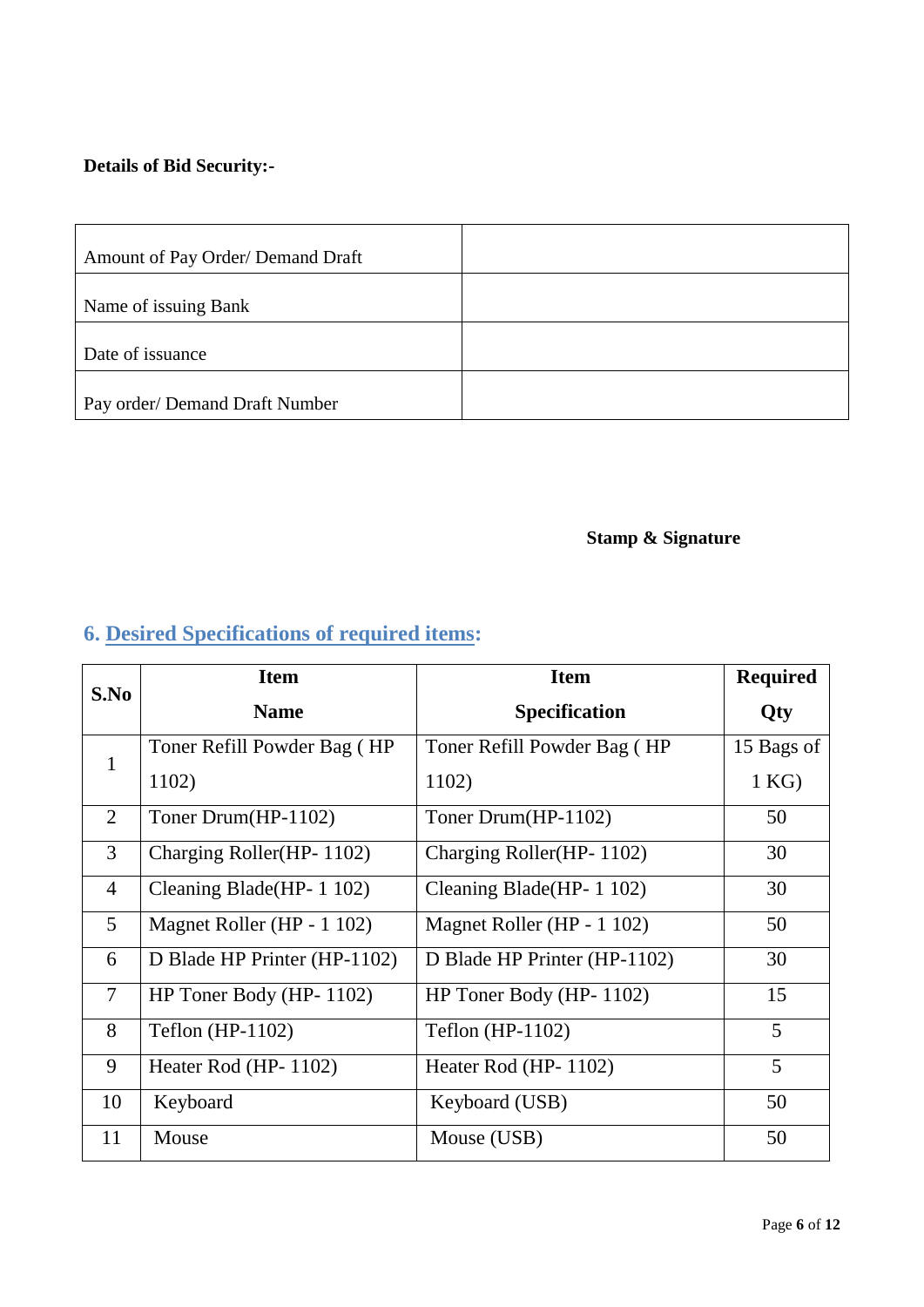| 12 | <b>UPS</b> Batteries                       | <b>UPS Batteries 12v 7amp</b>                                                                                                                                                                                                                 | 50                      |
|----|--------------------------------------------|-----------------------------------------------------------------------------------------------------------------------------------------------------------------------------------------------------------------------------------------------|-------------------------|
| 13 | <b>Network Tester Batteries 09</b><br>Volt | Batteries 09 Volt for N/w Tester                                                                                                                                                                                                              | 5                       |
| 14 | Hot Glue Gun                               | Hot Glue Gun with 10 glue sticks                                                                                                                                                                                                              | $\mathbf{1}$            |
| 15 | Heating Air Gun                            | Heating Air Gun                                                                                                                                                                                                                               | $\mathbf{1}$            |
| 16 | <b>Blank DVD</b>                           | Blank DVD (Box of 50 DVDs)                                                                                                                                                                                                                    | 2 Box<br>(100)<br>DVDs) |
| 17 | USB 32GB                                   | USB 32GB (Preferred Brand<br>Kingston)                                                                                                                                                                                                        | 10                      |
| 18 | <b>USB 16GB</b>                            | <b>USB 16GB (Preferred Brand</b><br>Kingston)                                                                                                                                                                                                 | 10                      |
| 19 | Toner Refill Powder (HP<br>M102a)          | Toner Refill Powder (HP M102a)                                                                                                                                                                                                                | 10 Bags of<br>1KG       |
| 20 | Toner Drum (HP M102a)                      | Toner Drum (HP M102a)                                                                                                                                                                                                                         | 20                      |
| 21 | Magnet Roller (HP M102a)                   | Magnet Roller (HP M102a)                                                                                                                                                                                                                      | 10                      |
| 22 | Thumb Impression Device                    | Nadra Complaint Model Hamster<br>Pro 20 Thumb Impression Device                                                                                                                                                                               | $\overline{2}$          |
| 23 | Web Camera                                 | Web Cam: 1080p Full-HD,<br>Supportive with Windows<br>Win2000 / XP / 2003 / Vista / Win<br>7 / Win 10 and having stand for<br>fixing on glass/Wall etc.<br>Recommended Models/brands: PK-<br>900H, PK-910H, PK-920H,<br>PK-930H or equivalent | $\overline{2}$          |
| 24 | TP Link Router TL-WR940N                   | TP Link Router TL-WR940N                                                                                                                                                                                                                      | $\overline{2}$          |
| 25 | WD-40 Spray                                | WD-40 Spray                                                                                                                                                                                                                                   | 5                       |
| 26 | Heavy Air Blower for cleaning              | Heavy Air Blower for dust cleaning                                                                                                                                                                                                            | 1                       |
| 27 | <b>PCI E Express LAN Card</b>              | <b>PCI E Express LAN Card</b>                                                                                                                                                                                                                 | 20                      |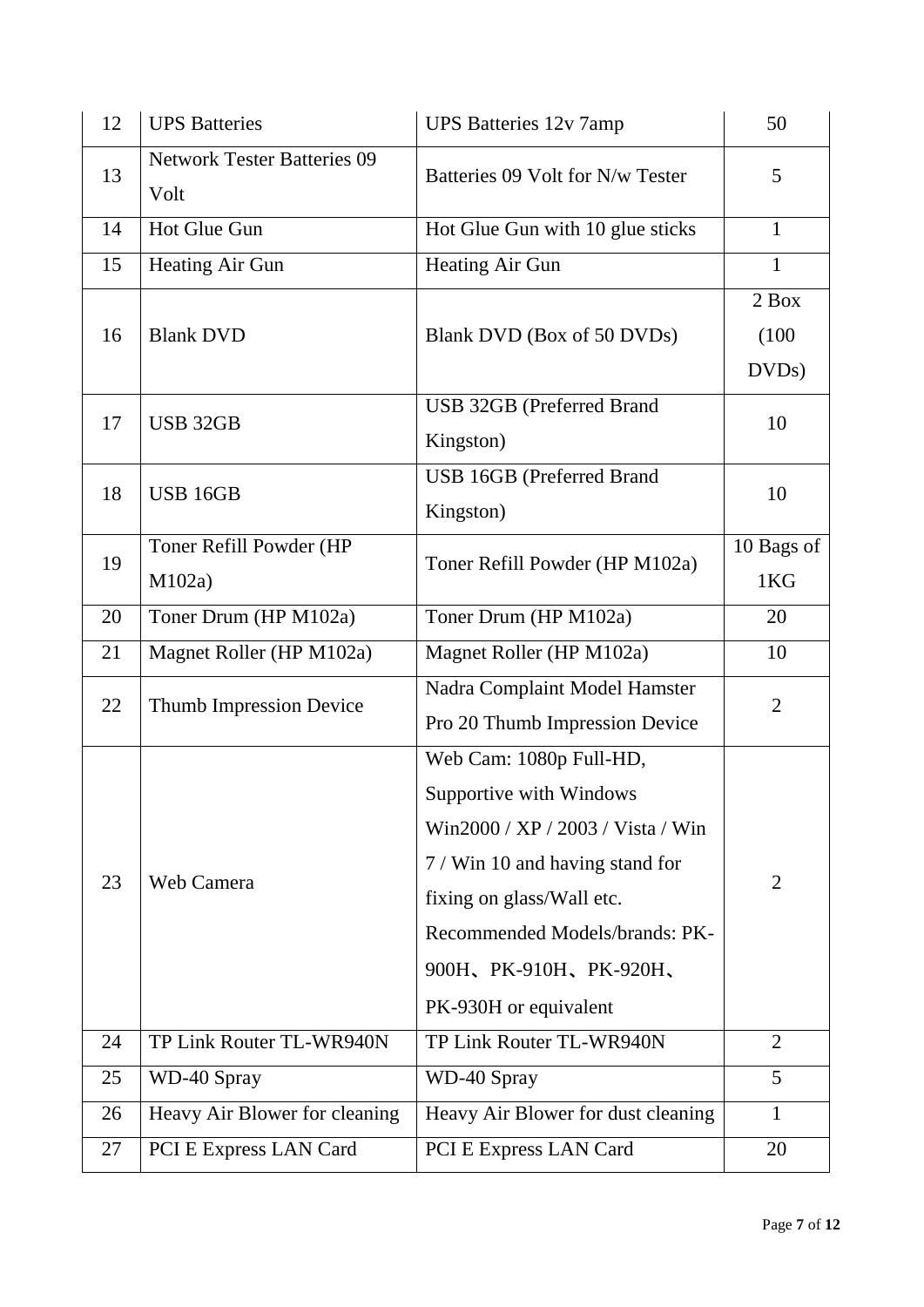|    |                             | 10/100/1000                                      |                |
|----|-----------------------------|--------------------------------------------------|----------------|
| 28 | VGA to S-Video Convertor    | VGA to S-Video Convertor                         | $\overline{2}$ |
| 29 | Data Card (HP 1102 Printer) | HP 1102 Printer's Data card                      | 5              |
| 30 | VGA Cables 1.5 mtr          | VGA Cables 1.5 mtr (machine<br>made)             | 30             |
| 31 | Network Switch 08 Port      | Normal Switch (e.g. TP Link etc)                 | 5              |
| 32 | <b>HDMI</b> Cable 3 mtr     | HDMI Cable 3 mtr (Good Quality)                  | 30             |
| 33 | RJ-45 Connector             | RJ-45 Connector box/Packet(of<br>100 Connectors) | 1 Box          |
| 34 | Crimping Tool Set           | <b>Network Crimping Tool Set</b>                 |                |

Note: **Quantity can be increased or decreased as per rules.**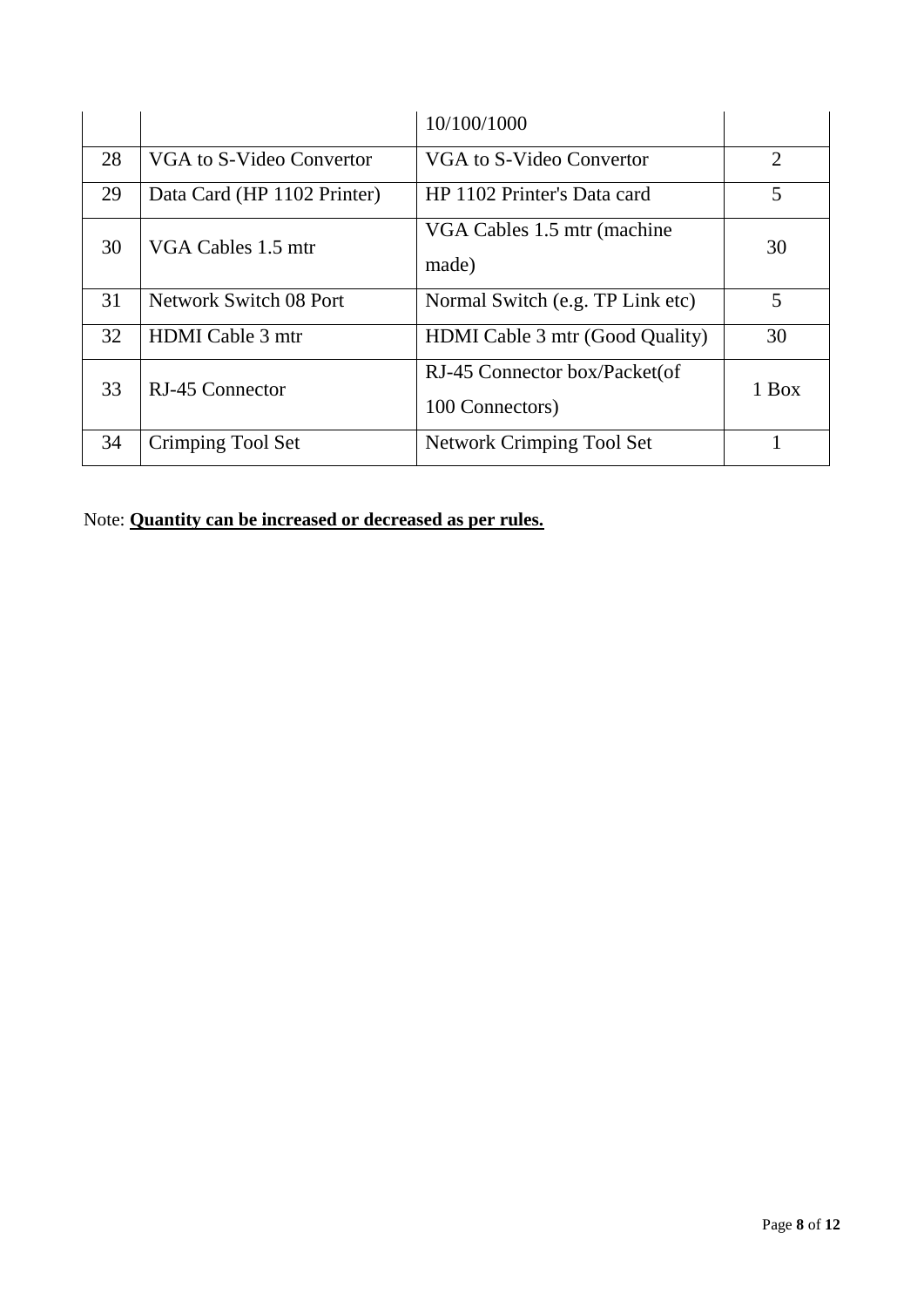## <span id="page-8-0"></span>**7. Terms & Conditions:**

- 1. Tender document which includes full details of items and other terms & conditions can be downloaded free of cost from [www.sindhhighcourt.gov.pk](http://www.sindhhighcourt.gov.pk/) and [www.spprasindh.gov.pk.](http://www.spprasindh.gov.pk/)
- 2. Single Stage-Two Envelope method will be adopted for bidding process as per rules.
- 3. Company Profile along with relevant documents be attached with this document.
- 4. Bid(s) shall be in Pak rupees.
- 5. The bidder should quote its rates clearly, in the Financial Proposal in both figures and words.
- 6. No advance payment shall be made against the supply of equipment/ items mentioned in this bidding document.
- 7. Sindh High Court reserves the rights to cancel the tender, accept or reject any tender as per rules.
- 8. The contract shall be terminated in case of violation of terms and conditions by the contractors.
- 9. All bids must be accompanied by an earnest money/ security of **2% of total annual fee**. The bid security of unsuccessful bidder will be released by SHC after award of work or after expiry of bid validity period as per rules whereas the bid security money of successful bidder will be released after supplying of items.
- 10.In case of any difference or dispute arises between the parties, the same shall be dealt with as per rules.
- 11.All rules, regulations and policies will be governed in accordance to the SPPRA.
- 12.General Sales Tax will be paid on applicable items only by the company/firm/agency.
- 13.SHC reserve the right to accept or reject any or all tender(s) or terminate proceedings at any stage in accordance to the rules & regulations framed by SPPRA.
- 14. The contractor/ supplier will be liable for any mistakes in calculation of price/ rate and amount and shall be liable to suffer the loss arises at any stage of contract, due to mistakes in calculation or tax rates.
- 15.All Government taxes (including Income tax and stamp duty), levies and charges will be charged as per applicable rates / Work Order.
- 16. The contractor shall pay all the cost for preparation of legal documents of contract (if any).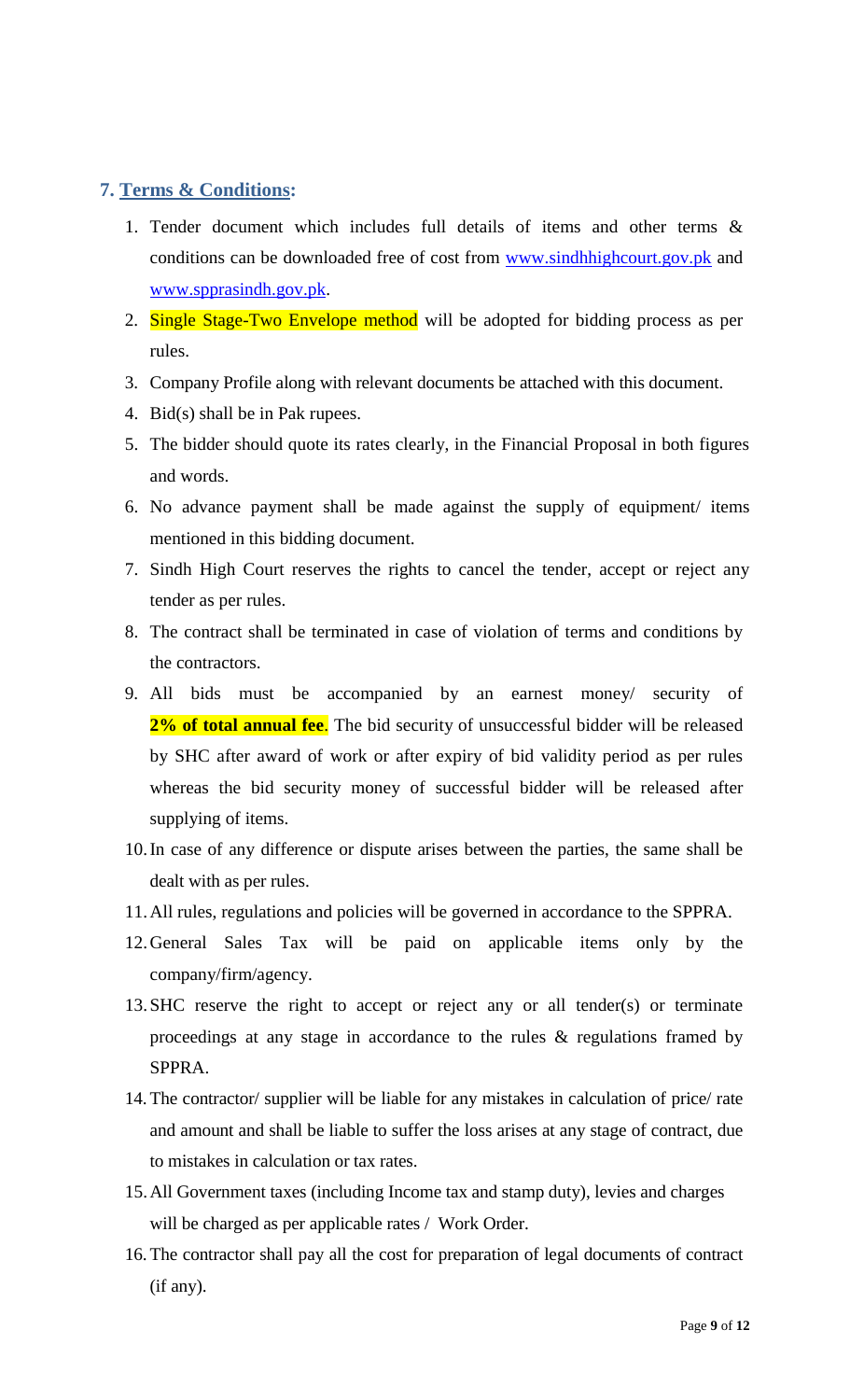17.SSPRA Rules will be followed for all other terms and conditions not specified/ mentioned/ ambiguous in this tender document. Kindly read SPPRA Rules for further details.

| It is hereby certified that the terms and conditions have been read, agreed upon and signed. |  |  |  |  |
|----------------------------------------------------------------------------------------------|--|--|--|--|
| $\mathbf{M}$                                                                                 |  |  |  |  |

| M/s.                              |  |
|-----------------------------------|--|
| <b>Year of Establishment</b>      |  |
|                                   |  |
| <b>Name of contact Person</b>     |  |
|                                   |  |
| <b>Address</b>                    |  |
|                                   |  |
|                                   |  |
| <b>Sales Tax Registration No.</b> |  |
| <b>National Tax No.</b>           |  |
|                                   |  |
| Mobile No.                        |  |
|                                   |  |
| Telephone No.                     |  |
|                                   |  |
| Fax No.                           |  |
|                                   |  |
| E-mail                            |  |
|                                   |  |

**Stamp & Signature**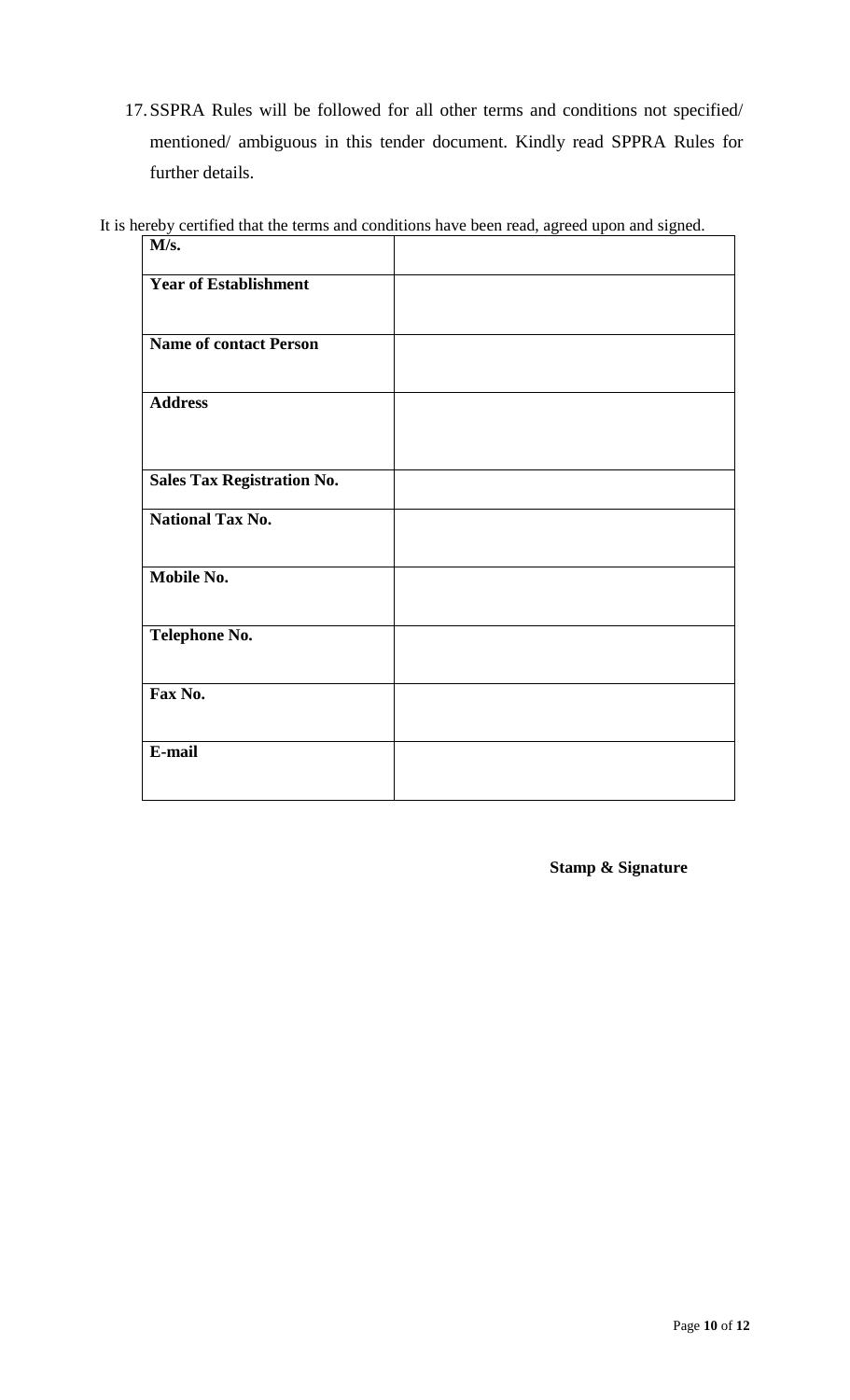## <span id="page-10-0"></span>**8. Sample of Proposal Submission Form:**

*To be printed on the letter head of firm.*

Tender Reference No.\_\_\_\_\_\_\_\_\_\_ Dated\_\_\_\_\_\_\_\_\_\_\_\_\_\_\_\_\_\_\_\_\_

Name of Contract:

The Learned Registrar, Sindh High Court, Karachi.

Dear Sir,

We, the undersigned, offer to provide our services for " z, as a Bid, sealed in an envelope.

We understand you are not bound to accept any Proposal you receive and reserves the right to accept or reject any offer and to annul the bidding process and reject all proposals without assigning any reason or having to owe any explanation whatsoever.

<span id="page-10-1"></span>The decision of the Hon"ble Purchase Committee shall be final and cannot be challenged on any ground at any forum and Sindh High Court will not be liable for any loss or damage to any party.

Sincerely,

**Name Designation, Name of Company**

## **9. Sample of Articles of Agreement:**

This Agreement made this \_\_\_\_\_\_\_\_\_\_ day of \_\_\_\_\_\_\_\_ 2018, by and between the Project Director, Sindh High Court, Karachi, Sindh, including his successors in office and Assignees / Agents, acting through the learned Registrar, hereinafter called the "**SHC**", of the one part,

And M/s and M/s and M/s and M/s and M/s and M/s and M/s and M/s and M/s and M/s and M/s and M/s and M/s and M/s and M/s and M/s and M/s and M/s and M/s and M/s and M/s and M/s and M/s and M/s and M/s and M/s and M/s and M/ \_\_\_\_\_\_\_\_\_\_\_\_\_\_\_\_\_\_\_\_\_\_\_\_\_\_\_\_\_\_\_\_\_\_\_\_\_, hereinafter called the "**Contractor**" which expression shall include their successors, legal representatives of the second part.

Whereas the **SHC** requires supply of **\_\_\_\_\_\_\_\_\_\_\_\_\_\_\_\_\_\_\_\_\_\_\_\_\_\_\_\_\_\_** and whereas the **Contractor** has agreed to supply, the said items valued at **Rs.\_\_\_\_\_\_\_\_\_\_\_\_\_** and words (\_\_\_\_\_\_\_\_\_\_\_\_\_\_\_\_\_\_\_\_\_\_\_\_\_\_\_\_\_\_\_\_\_\_\_\_\_\_\_) as per Purchase Orders, subject to the terms and conditions set forth, hereinafter, which have been accepted by the **Contractor**.

#### **Now this Agreement witnesses as follows:**

1. In this agreement words and expressions shall have the same meanings as are respectively assigned to them in the **Conditions of Contract** hereinafter referred to.